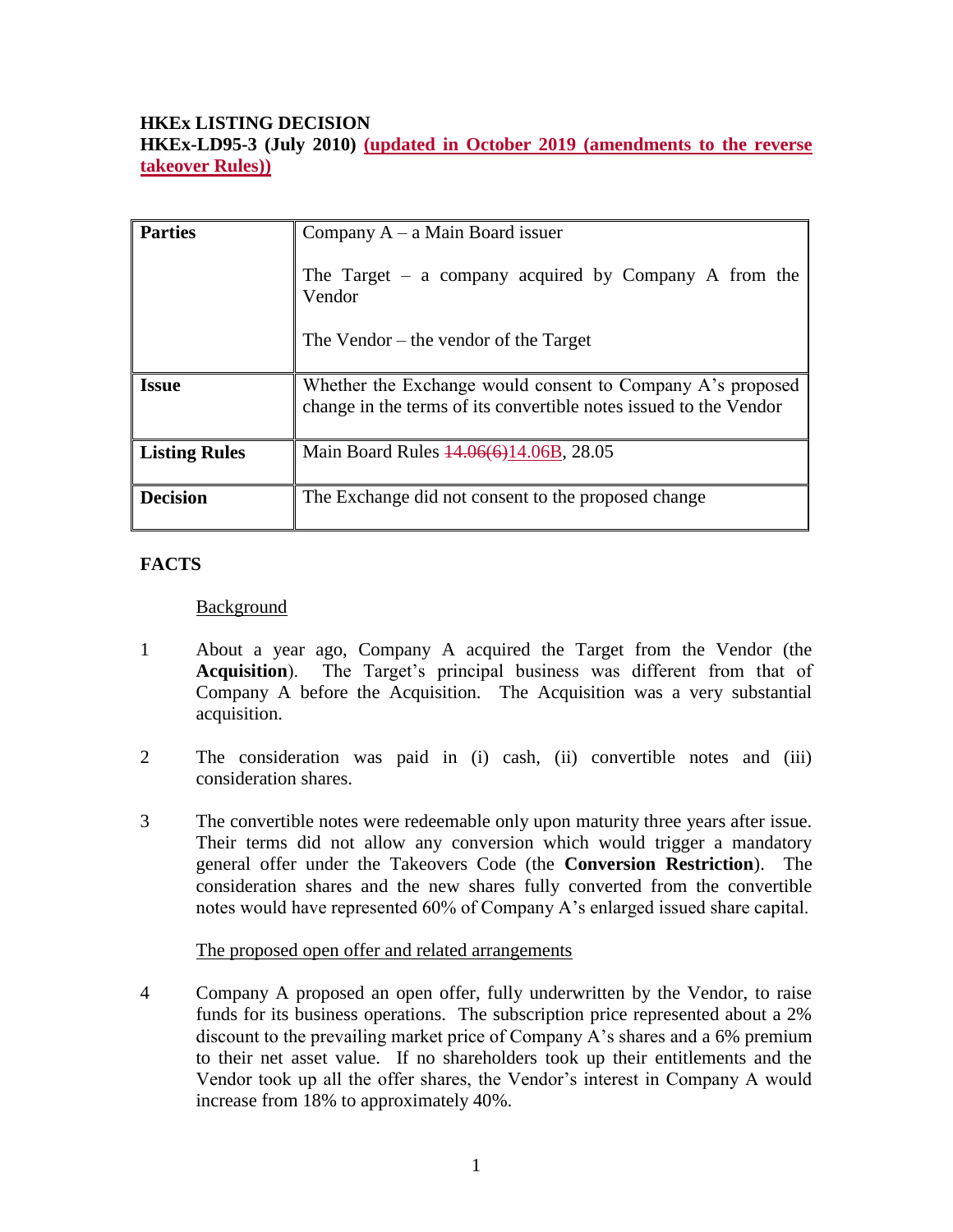5 Under the underwriting agreement, the Vendor would fulfil its underwriting obligation partly in cash and partly by offsetting the convertible notes. To facilitate this offsetting arrangement, the parties proposed to change the terms of the convertible notes to make them redeemable before maturity. This would require the Exchange's prior approval.

### **APPLICABLE LISTING RULES**

6 Rule 14.06(6) defines a "reverse takeover" as:

an acquisition or a series of acquisitions of assets by an issuer which, in the opinion of the Exchange, constitutes, or is part of a transaction or arrangement or series of transactions or arrangements which constitute, an attempt to achieve a listing of the assets to be acquired and a means to circumvent the requirements for new applicants set out in Chapter 8 of the Exchange Listing Rules. A "reverse takeover" normally refers to:

- (a) an acquisition or a series of acquisitions (aggregated under rules 14.22 and 14.23) of assets constituting a very substantial acquisition where there is or which will result in a change in control (as defined in the Takeovers Code) of the listed issuer (other than at the level of its subsidiaries); or
- (b) acquisition(s) of assets from a person or a group of persons or any of his/their associates pursuant to an agreement, arrangement or understanding entered into by the listed issuer within 24 months of such person or group of persons gaining control (as defined in the Takeovers Code) of the listed issuer (other than at the level of its subsidiaries), where such gaining of control had not been regarded as a reverse takeover, which individually or together constitute(s) a very substantial acquisition.  $\dots \dots$ ".

(Rule 14.06(6) (now Rule 14.06B) was amended on 1 October 2019. See Note 1 below.)

7 Rule 28.05 states that:

any alterations in the terms of convertible debt securities after issue must be approved by the Exchange, except where the alterations take effect automatically under the existing terms of such convertible debt securities.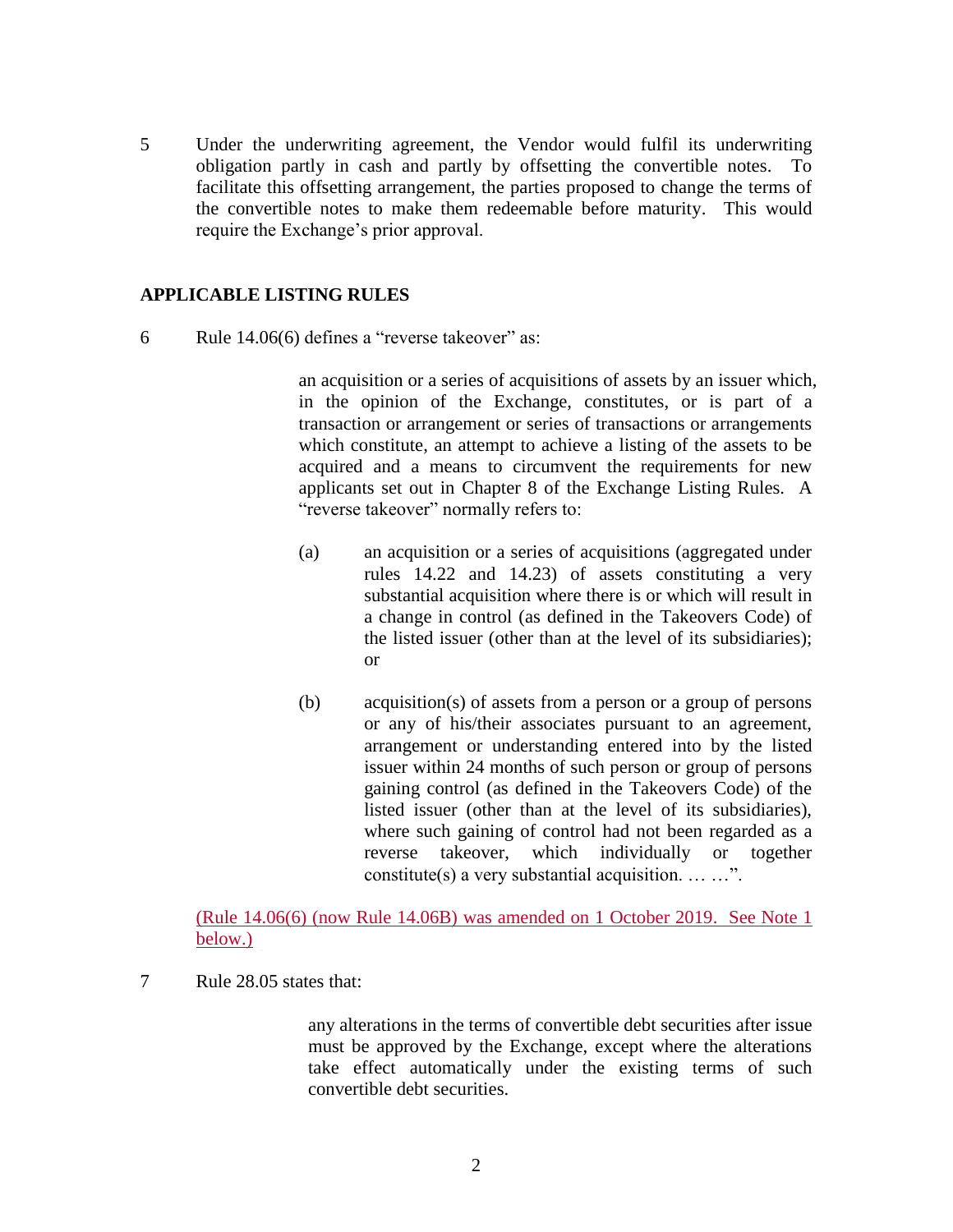### **ANALYSIS**

- 8 Rule 14.06(6) seeks to prevent circumvention of the new listing requirements. Its introductory paragraph defines "reverse takeover" as an acquisition or a series of acquisitions which represents, in the Exchange's opinion, an attempt to (i) list the assets to be acquired and (ii) circumvent the new listing requirements. Rules 14.06(6)(a) and (b) provide bright line tests which apply to two specific forms of reverse takeover. They are not meant to be exhaustive. Therefore, transactions which are in substance backdoor listings but fall outside sub-rules (a) and (b) could still be treated as reverse takeovers. This, in practice, has been applied only to extreme cases (see the Listing Committee Annual Report 2009).
- 9 In this case, the Acquisition adopted a convertible note structure with a restriction on conversion so that the change in control test under Rule  $14.06(6)(a)$  was not triggered. But for the Conversion Restriction, the Acquisition would have resulted in the Vendor taking control of Company A and constituted a reverse takeover under the rule.
- 10 At the time of the Acquisition, the Exchange did not exercise its discretion to classify the transaction as a reverse takeover under 14.06(6) given the structure and terms of the Acquisition.
- 11 In considering whether to approve the proposed change in the redemption clause of the convertible notes, the Exchange was concerned that its purpose was to circumvent the reverse takeover Rule because:
	- a. The proposed change was to facilitate the offsetting arrangement which, together with the open offer, would allow Company A to repay the convertible notes by issuing new shares to the Vendor and result in the Vendor taking control of Company A. This would effectively change the structure based on which the Acquisition had not been treated as a reverse takeover under Rule 14.06(6)(a).
	- b. Company A had no other reason to immediately redeem the convertible notes which would mature in two years.
- 12 In response to the Exchange's concern, Company A and the Vendor agreed to revise the open offer structure as follows:
	- a. They agreed not to change the terms of the convertible notes.
	- b. The Vendor would only underwrite offer shares that would not trigger a mandatory general offer and pay for the offer shares underwritten by it in cash.